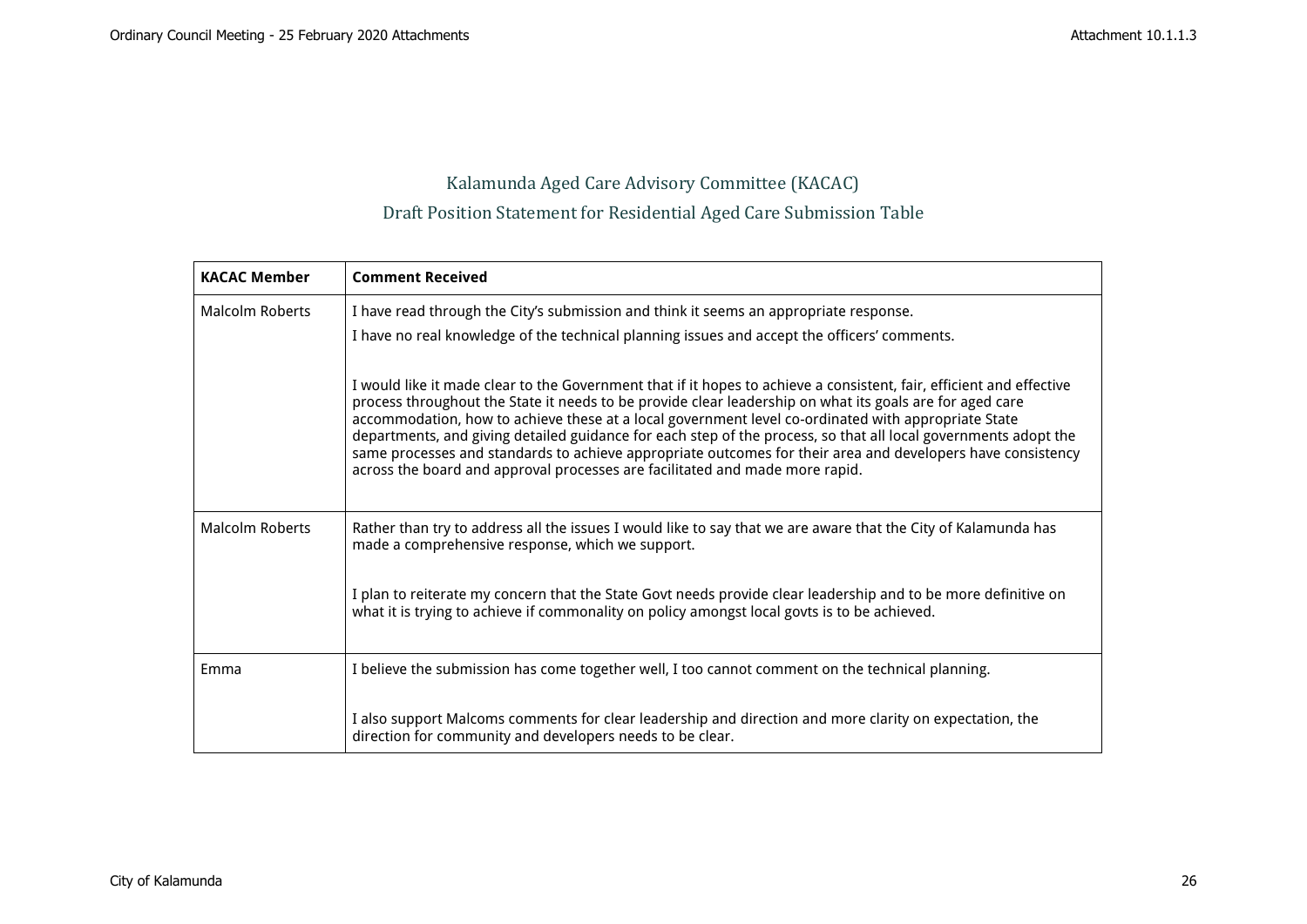|           | I believe there would be a number of learnings from the current bush fire disaster on the east coast in regard to<br>the risk in zoning support services in environments with only single access points.                                                                                                                                                                                                                                                                    |
|-----------|-----------------------------------------------------------------------------------------------------------------------------------------------------------------------------------------------------------------------------------------------------------------------------------------------------------------------------------------------------------------------------------------------------------------------------------------------------------------------------|
| Ray Maher | Some brief comments on the submission:                                                                                                                                                                                                                                                                                                                                                                                                                                      |
|           | 1. Overall I am in support of the City's views as expressed.                                                                                                                                                                                                                                                                                                                                                                                                                |
|           | 2. A few comments:                                                                                                                                                                                                                                                                                                                                                                                                                                                          |
|           | a. I agree that the definitions are fine, and the focus on a strategic approach is essential                                                                                                                                                                                                                                                                                                                                                                                |
|           | b. I think we need to see if this "new approach" will in fact "fast track" approval and developments, and<br>wherever possible support efforts to do this (even if it might mean a disregard for current policy and<br>practice).                                                                                                                                                                                                                                           |
|           | c. As indicated I believe there is a need to more fully explore the large number of emerging new<br>approaches to aged care and aged accommodation- especially joint use, community access and shared<br>resourcing. These new options are the future and should form the basis of any new activity. It is crucial<br>that the initiatives being pursued by aged care providers are supported and included in any new<br>guidelines or policies - local, State and Federal. |
|           | d. I agree that there are a number of special conditions that may apply to rural and remote communities<br>but also that these should not be the drivers of this wider approach. Many small communities, by<br>effectively harnessing the resources, skills and concerns of their population, are able to very effectively<br>engage in positive and cost effective aged care accommodation and services - e.g Kulin.                                                       |
|           | e. I am not very supportive of private-public projects as they often throw up unforeseen complications and<br>future limitations on service provision - and are often ultimately expensive. I believe they should be<br>discouraged.                                                                                                                                                                                                                                        |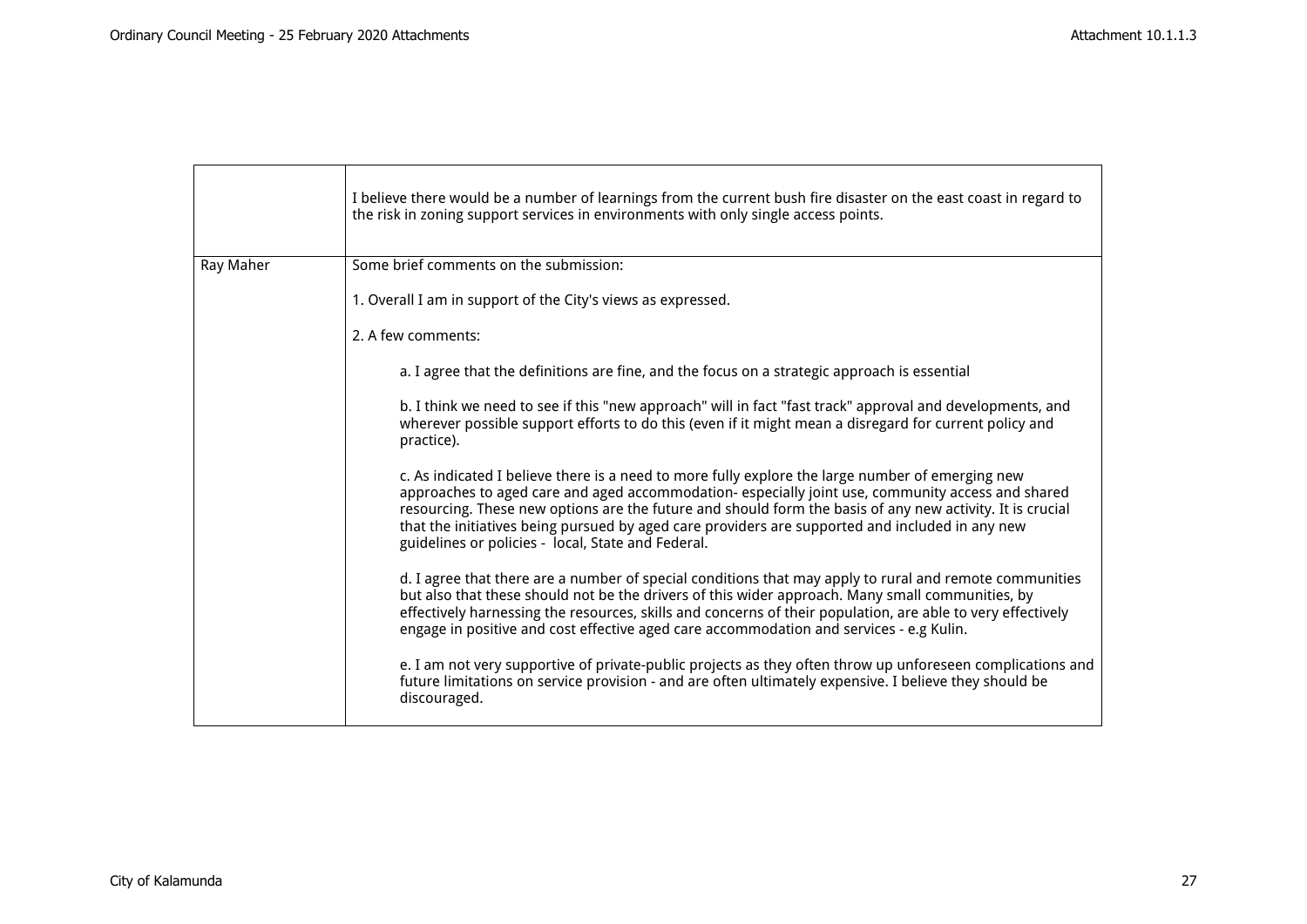|                 | Thank you for the opportunity to have some input into the City's response.                                                                                                                                                                                                                                                                                                                                                                                               |                                |                 |                     |                                                       |                                    |                                |  |  |
|-----------------|--------------------------------------------------------------------------------------------------------------------------------------------------------------------------------------------------------------------------------------------------------------------------------------------------------------------------------------------------------------------------------------------------------------------------------------------------------------------------|--------------------------------|-----------------|---------------------|-------------------------------------------------------|------------------------------------|--------------------------------|--|--|
| <b>Bev Love</b> | Thanks to all involved in developing the City's response to the Draft Position Statement.<br>The City's response where it states that the draft policy could consider examples of where aged care has worked<br>well - and concludes it does not address the looming problem etc - could that go in a more prominent position? Is<br>it worth adding "evidence based innovative ways" etc? At the moment it's the section after Colliers international<br>advice (pg 9). |                                |                 |                     |                                                       |                                    |                                |  |  |
| Mal             |                                                                                                                                                                                                                                                                                                                                                                                                                                                                          |                                |                 |                     |                                                       |                                    |                                |  |  |
|                 | <b>Name</b>                                                                                                                                                                                                                                                                                                                                                                                                                                                              | <b>Address</b>                 | <b>Owner</b>    | <b>Beds</b><br>2017 | <b>New</b><br><b>ACAR</b><br><b>beds</b><br>allocated | <b>Expected</b><br><b>Delivery</b> | <b>Beds</b><br><b>Expected</b> |  |  |
|                 | Sunshine<br>Park                                                                                                                                                                                                                                                                                                                                                                                                                                                         | <b>Brady Road</b><br>Lesmurdie | Baptistcare     | 36                  |                                                       |                                    | 36                             |  |  |
|                 | Parry House                                                                                                                                                                                                                                                                                                                                                                                                                                                              | Warlingham Drive<br>Lesmurdie  | Amana living    | 40                  | 60                                                    | 2020                               | 90                             |  |  |
|                 | Villa Maria                                                                                                                                                                                                                                                                                                                                                                                                                                                              | Lesmurdie Road<br>Lesmurdie    | Mercy health    | 36                  | 90                                                    | 2020                               | 122                            |  |  |
|                 | Valencia<br><b>Nursing</b><br>Home                                                                                                                                                                                                                                                                                                                                                                                                                                       | Valencia Road<br>Carmel        | Roshana Pty Ltd | 66                  | 60                                                    | 2019                               | 120                            |  |  |
|                 | Donavan<br>Village                                                                                                                                                                                                                                                                                                                                                                                                                                                       | Lewis Road<br>Forrestfield     | Southern Cross  | 65                  |                                                       |                                    | 50                             |  |  |